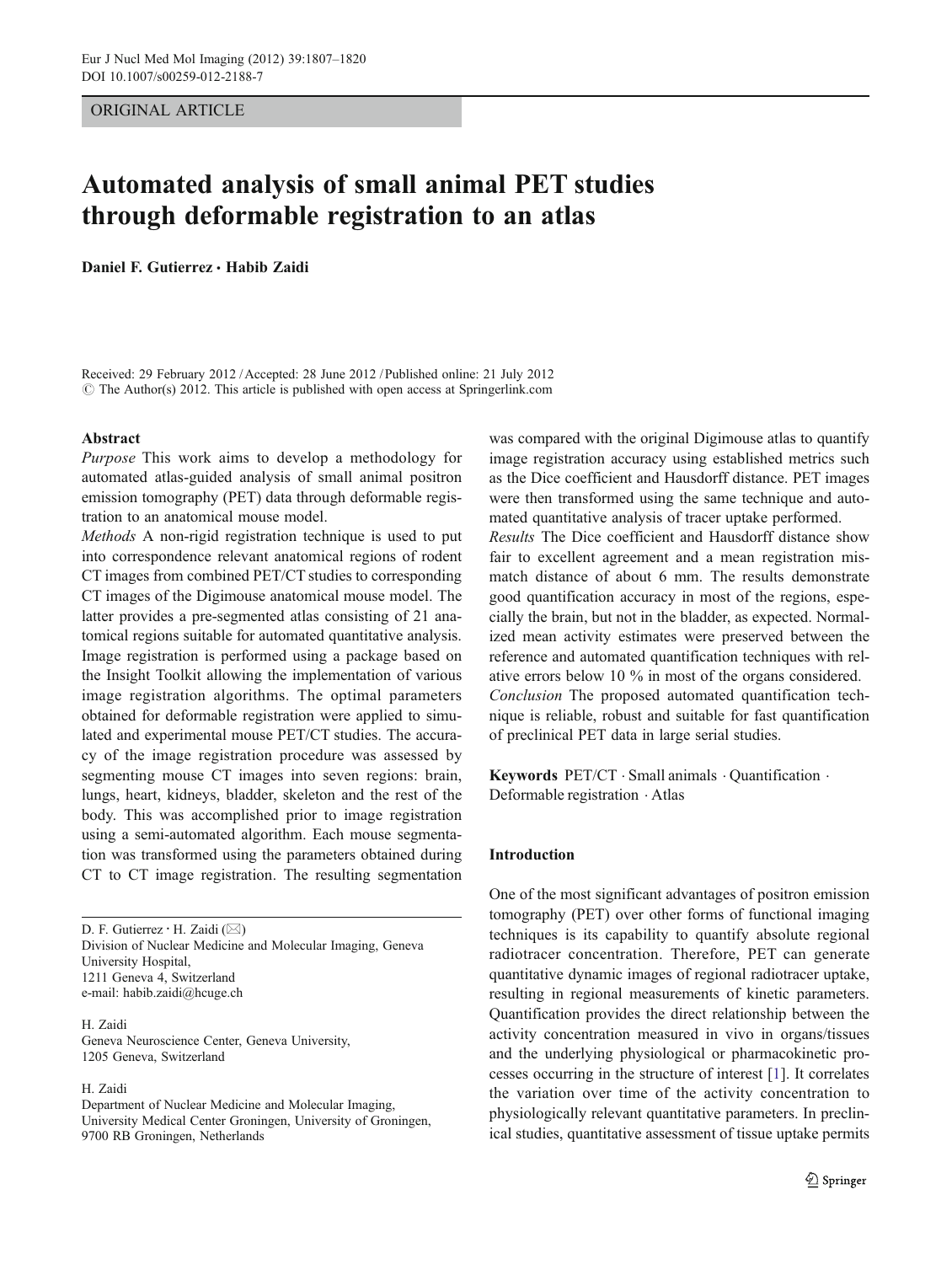better management of the therapy for an individual animal model and eventually enables assessment of overall response to a therapy in a population of transgenic animals [\[2](#page-12-0)]. However, quantitative PET is challenged by the need for appropriate compartmental or kinetic models to derive estimates of such parameters from dynamic PET measurements of regional activity concentrations, which is difficult to achieve in a clinical setting. Moreover, to take full advantage of the quantitative capabilities of PET imaging, patientspecific correction of background and physical degrading factors must be performed.

Automated quantitative assessment of metabolic PET data is appealing given its usefulness in terms of facilitating experimental molecular imaging investigations, since it can reduce variability across institutions and may improve the reliability of image interpretation independent of reader experience. For example, the development of tracerspecific small animal PET probabilistic atlases [\[3](#page-12-0)] correlated with anatomical (e.g. MRI) templates enabled automated volume of interest (VOI) or voxel-based analysis of small animal PET data with minimal end-user interaction [\[4](#page-12-0)]. One such software tool was developed by Kesner et al. [\[5](#page-12-0)] to enable assessment of the biodistribution of PET tracers using small animal PET data. This is achieved though non-rigid registration of a digital mouse model with the animal PET image set followed by automated calculation of tracer concentrations in 22 predefined VOI representing the major organs and remaining whole body. The development of advanced anatomical models including both stylized and more realistic voxel-based mouse [\[6](#page-12-0)–[8](#page-12-0)] and rat [[9,](#page-12-0) [10](#page-12-0)] models obtained from serial cryosections or dedicated high-resolution small animal CT and MRI scanners will certainly help to support ongoing research in this area [[11](#page-12-0)].

Our objective in this work is to develop and assess the performance of atlas-guided automated analysis of small animal PET data based on computerized anatomical models and retrospective registration-guided methods enabling correct localization and accurate quantification of molecular targets. Our approach is different from the one adopted by Kesner et al. [[5](#page-12-0)] in the sense that we are aiming at developing a fully automated analysis procedure which does not require user interaction and does not rely on the use of external fiducial markers or internal landmarks.

A substantial number of techniques have been proposed to achieve the goal of multimodal medical image registration [\[12](#page-12-0), [13](#page-12-0)]. However, image registration algorithms widely used in clinical studies have not been well characterized in the small animal setting. A number of investigators focused on the utility of popular image registration techniques in various scenarios and using different imaging technologies and reported various degrees of success [[14](#page-12-0)–[22](#page-12-0)]. Some techniques rely on the use of external fiducial markers or specially designed hardware devices [[23](#page-12-0)] to aid the registration process, whereas other approaches rely on fully automated algorithms that do not involve user interaction. Current state-of-the-art image registration techniques allow for automatic image registration through a rigid body transformation, thus ignoring organ deformation. There has also been noticeable progress in non-rigid registration algorithms that can compensate for perceived organ deformation for different imaging modalities or align images from different subjects [[24](#page-12-0)]. However, despite progress made during the last few years, many image registration problems, particularly for small animal imaging, remain unsolved, and this is likely to continue to be an active field of research in the future [[25](#page-12-0)].

The rationale of the automated 3-D image registration procedure used in this work to register PET images of the actual animal to an atlas for automated analysis is that it should be easier to find the correct alignment of anatomical CT images of the animal and those of the atlas than it is for noisy low-resolution PET images. This is achieved through non-rigid registration based on a multi-resolution approach. The transformation parameters obtained from CT to CT registration are then applied to corresponding PET images followed by automated quantitative analysis of tracer uptake in predefined regions.

## Materials and methods

## Mouse atlas

The Digimouse atlas [[7](#page-12-0)], composed of preregistered slices of PET, CT and cryosection images and the corresponding atlas, was used in this work. The latter results from a segmentation of 21 VOI including the skin, skeleton, eye, medulla, cerebellum, olfactory bulbs, external cerebrum, striatum, heart, the rest of the brain, masseter muscles, lachrymal glands, bladder, testis, stomach, spleen, pancreas, liver, kidneys, adrenal glands and lungs. Two versions of this data set are available: processed images coded in 8-bit (256 grey levels) and raw images coded on 32-bit floating-point format. The use of processed images would lead to loss of information during the registration process owing to the lower dynamic range. For this reason, we have reprocessed the raw images to obtain a data set similar to the processed one but with an isotropic voxel having a size of 0.2 mm and with coding to match typical CT and PET images in terms of dynamic range (16 and 32 bits, respectively) and scale (HU for CT). A representative coronal slice of the resulting images is shown in Fig. [1](#page-2-0).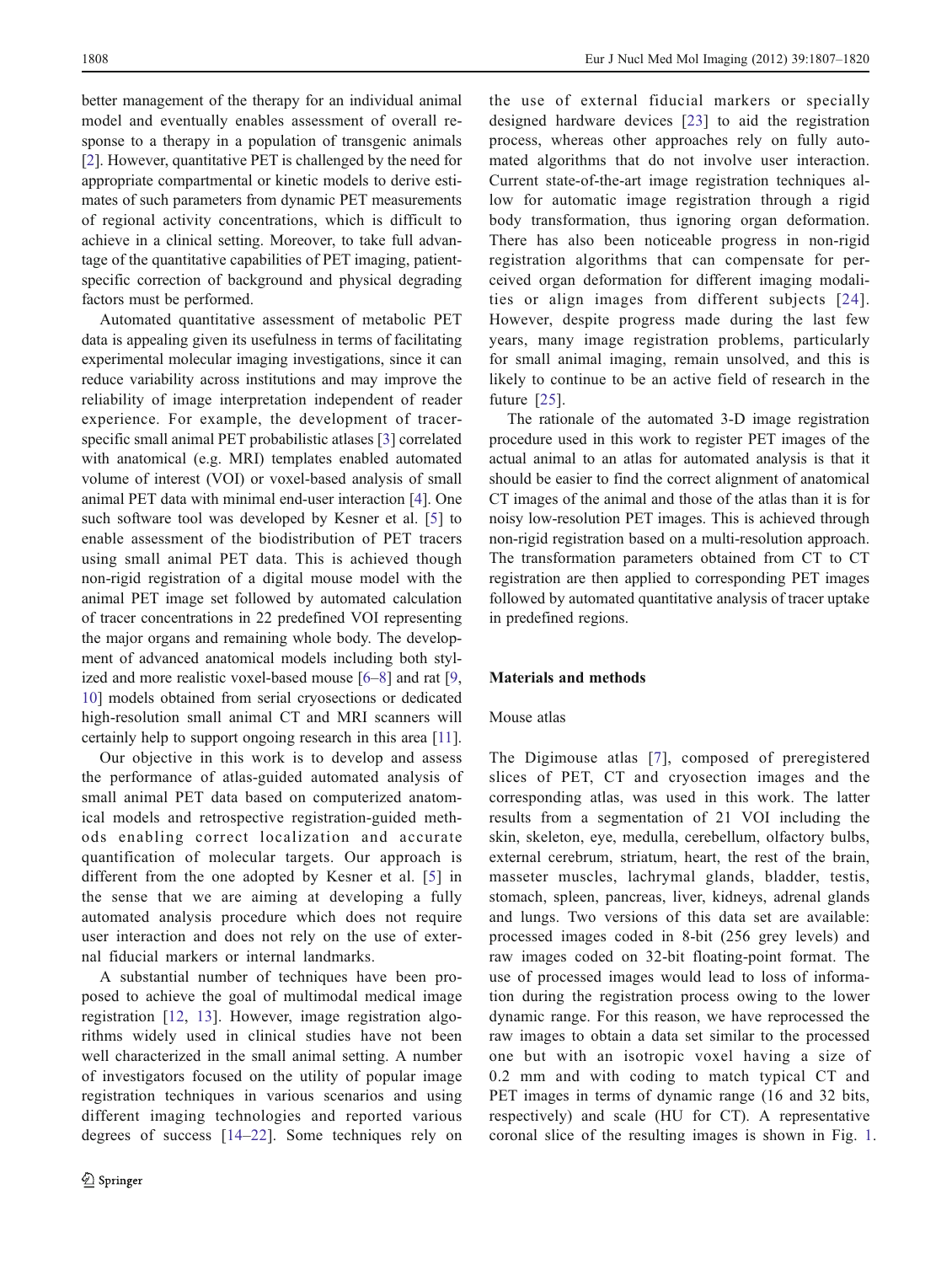<span id="page-2-0"></span>Fig. 1 Spatially registered multimodality images for a coronal slice through the Digimouse model. From left to right: X-ray CT, PET, cryosection, segmented atlas and overlay of the atlas onto cryosection



#### Mouse PET/CT studies

# Experimental studies

The sample of laboratory animals included in this work is composed of eight mouse PET/CT studies acquired using three different radiotracers with segmentations performed in our laboratory. Most of these mice had tumour xenografts producing large morphological deformations that increased the difficulty of the image registration process and challenges of automated quantification tasks (Fig. 2):

 $\cdot$  One <sup>18</sup>F-fluorodeoxyglucose (FDG) mouse acquired on the FLEX Triumph<sup>™</sup> preclinical PET/CT scanner (Gamma Medica-Ideas, Northridge, CA, USA) [\[26\]](#page-12-0), consisting

Fig. 2 Example of coronal and sagittal slices of PET/CT studies (a-c) and overlay of the atlas onto CT images (d-f) of the experimental mouse studies<br>acquired using  ${}^{18}$ F-FDG (left),  $18F-NaF$  (middle) and bispecific antibody labelled with 68Ga (right) radiotracers

of 16-bit CT images of 256  $\times$  256  $\times$  512 voxels of 0.17  $\times$  $0.17 \times 0.17$  mm<sup>3</sup>, and 32-bit PET images of 256  $\times$  256  $\times$ 256 voxels of  $0.4 \times 0.4 \times 0.4$  mm<sup>3</sup>.

- Four mouse studies (three  $^{18}$ F-FDG and one  $^{18}$ F-NaF) acquired on the Siemens MicroFocus scanner kindly provided by the Crump Institute at UCLA composed of CT images of  $256 \times 256 \times 496$  voxels of  $0.2 \times 0.2 \times 0.2$  mm<sup>3</sup> coded in 16 bits and PET images of  $128 \times 128 \times 95$  voxels of  $0.4 \times 0.4 \times 0.8$  mm<sup>3</sup> coded in 32 bits.
- Three mice from the Applied Sciences Laboratory at Uppsala acquired for 60 min in list-mode format on the FLEX Triumph™ preclinical PET/CT scanner (Gamma Medica-Ideas, Northridge, CA, USA), composed of CT images of  $240 \times 240 \times 63$  voxels of 0.25  $\times$  0.25  $\times$  1.175 mm<sup>3</sup> coded in 16 bits and PET images of

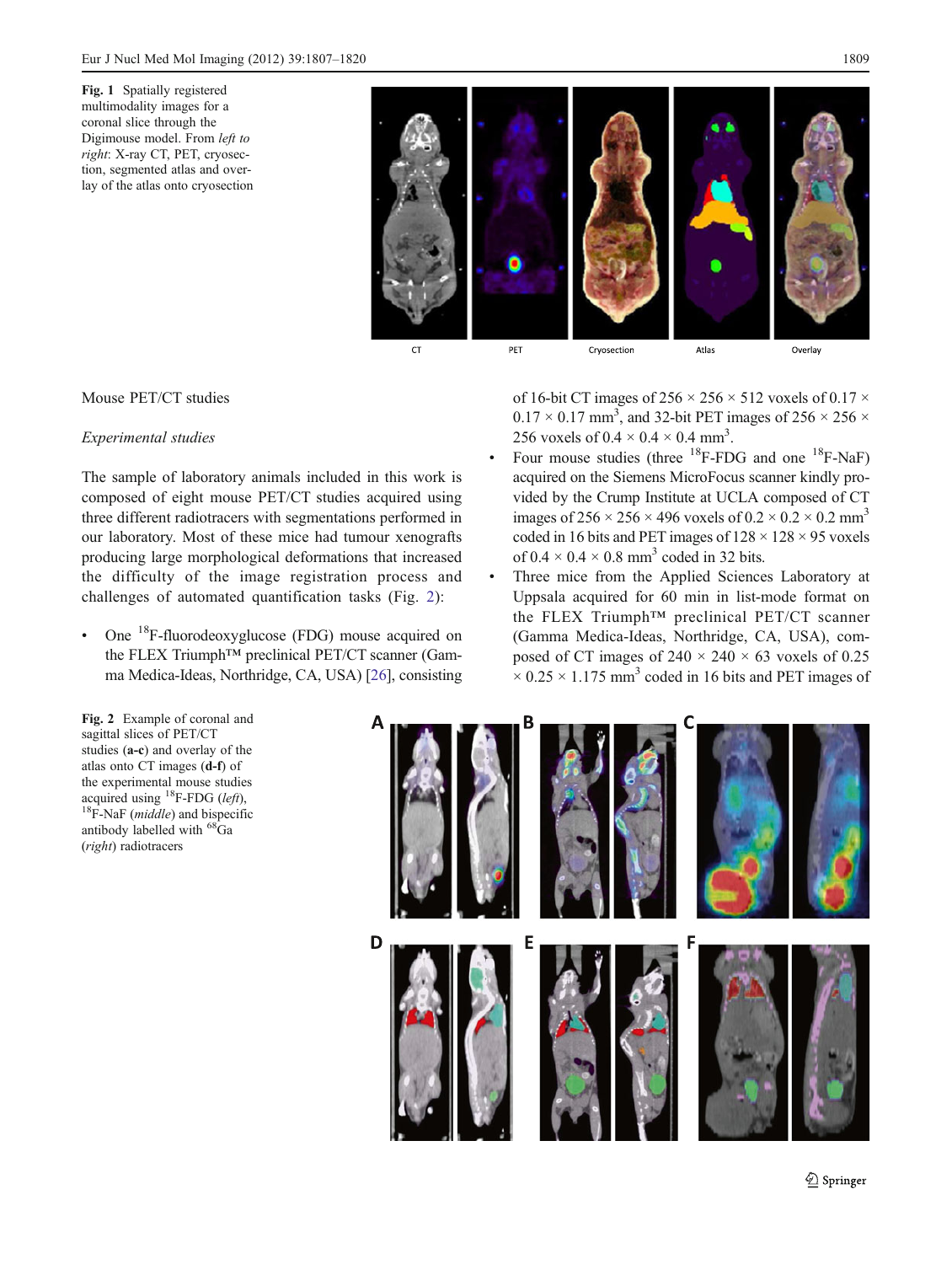$240 \times 240 \times 63$  voxels of  $0.25 \times 0.25 \times 1.175$  mm<sup>3</sup> coded in 16 bits. These three mice were injected with a bispecific antibody labelled with <sup>68</sup>Ga.

Since our approach relies on 3-D image registration, segmented images of experimental animal images are needed for objective assessment of the accuracy of the image registration algorithm. Therefore, corresponding images were segmented into seven regions/organs: brain, lungs, heart, kidneys, bladder, skeleton and "remaining organs & skin". Segmentation of CT images was performed using the ITK-SNAP software [\[27\]](#page-12-0), which provides flexible tools for semi-automated medical image segmentation. The choice of segmented organs/ regions was dictated by the need to have organs located at various portions of the mouse provided that soft tissue contrast of CT images is high enough to enable reliable segmentation.

The size and organ volume variation of this sample of laboratory mice is shown in Table 1. The sizes (e.g. cephalad-caudad length) were calculated from mouse segmentations by calculating the number of transaxial slices containing the mouse and multiplying this number by the slice thickness. The calculation of organ volumes was performed by counting the number of voxels belonging to each organ (example voxels labelled as brain) and multiplying it by the voxel volume. These measurements relied on complete whole-body mouse images for all mice except three where the assessment did not include the head since this part was outside the field of view.

## Simulated studies

More elaborate analysis under controlled conditions (ground truth known) was carried out using 17 simulated PET/CT data sets. The simulated mouse sample was generated using the Moby digital mouse model [[6\]](#page-12-0), which creates two 3-D voxelized phantoms, one containing the activity map and the second the attenuation map  $(\mu$ -map) at 511 keV. These two

voxelized phantoms take into account respiratory and cardiac motions during an acquisition of 120 s.

Mice simulations were performed to produce a normal mouse sample and to complement the relatively small experimental mouse sample size by increasing the overall sample size. Mouse sizes (Table [2](#page-4-0)) and activity concentrations in the various organs/tissues were randomly chosen for each simulation with a normal probability based on typical biodistribution studies reported in the literature [\[5](#page-12-0)]. The sizes of simulated mice were read from the output log file of the Moby software, whereas the volumes were calculated as described earlier for the experimental studies.

The Moby software was also used to produce segmented images by modifying the input parameters to simulate tracer uptake in only one organ at a time, leading to an image for each segmented region/organ. All images were then combined using an exclusive operator to avoid having voxels labelled as two different organs, thus producing one unique image corresponding to the mouse segmentation serving as reference. This image is finally corrected by filling holes in the heart and lung regions using the ITK-SNAP software to simulate the Digimouse segmentation. An example of the three voxelized images is shown in Fig. [3](#page-5-0).

We used the CT projector provided with the Moby mouse software to generate realistic mouse CT images corresponding to the simulated PET data [\[28\]](#page-12-0). The projector was used to obtain 360 projections, one per degree, with the characteristics of the cone-beam microCT device used in our laboratory [[29](#page-12-0)]:

- Object to source distance= $22.2$  cm
- Object to detector distance= $6.8$  cm
- Half-fan angle= $19°$
- Pixel size of  $0.2 \times 0.2$  mm<sup>2</sup>

CT images were then reconstructed from the simulated projection data with a voxel size of  $0.2 \times 0.2 \times 0.4$  mm<sup>3</sup> using Feldkamp's algorithm [\[30\]](#page-12-0) as implemented in the

|                            |                         | Minimum | Maximum | Mean   | <b>SD</b> |
|----------------------------|-------------------------|---------|---------|--------|-----------|
| Whole-body dimensions (mm) | Cephalad-caudad         | 84.830  | 97.160  | 92.640 | 5.200     |
|                            | Ventral-dorsal          | 19.720  | 31.750  | 25.310 | 4.190     |
|                            | Lateral                 | 23.970  | 40.000  | 32.120 | 4.460     |
| Volume (ml)                | <b>Brain</b>            | 0.314   | 0.358   | 0.344  | 0.018     |
|                            | Heart                   | 0.188   | 0.367   | 0.267  | 0.051     |
|                            | Lungs                   | 0.280   | 0.515   | 0.380  | 0.082     |
|                            | Kidneys                 | 0.154   | 0.418   | 0.291  | 0.086     |
|                            | <b>Bladder</b>          | 0.021   | 0.458   | 0.172  | 0.141     |
|                            | Skeleton                | 1.332   | 1.904   | 1.697  | 0.247     |
|                            | Remaining organs & skin | 12.373  | 20.761  | 17.843 | 3.342     |
|                            | Total                   | 15.345  | 23.865  | 20.889 | 3.489     |
|                            |                         |         |         |        |           |

Table 1 Physical characteristics of mice used in the experimental group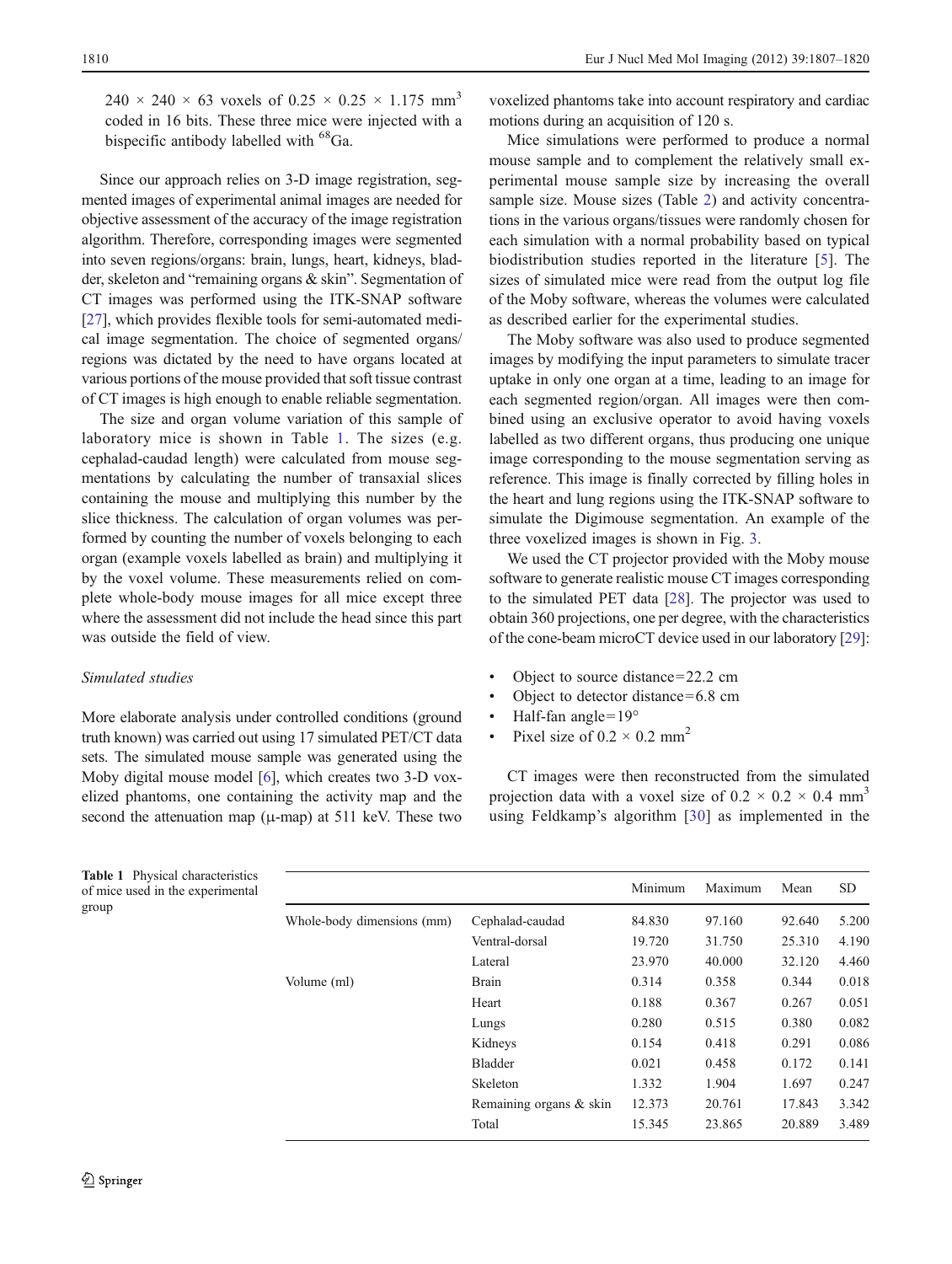<span id="page-4-0"></span>

|       | <b>Table 2</b> Physical characteristics |
|-------|-----------------------------------------|
|       | of mice used in the simulated           |
| group |                                         |

|                      |                         | Minimum | Maximum | Mean   | SD    |
|----------------------|-------------------------|---------|---------|--------|-------|
| Body dimensions (mm) | Cephalad-caudad         | 87.270  | 91.340  | 88.980 | 1.050 |
|                      | Ventral-dorsal          | 15.150  | 21.710  | 19.120 | 2.090 |
|                      | Lateral                 | 26.440  | 34.480  | 29.120 | 2.400 |
| Volume (ml)          | Brain                   | 0.297   | 0.511   | 0.401  | 0.062 |
|                      | Heart                   | 0.154   | 0.277   | 0.209  | 0.033 |
|                      | Lungs                   | 0.412   | 0.724   | 0.548  | 0.082 |
|                      | Kidneys                 | 0.204   | 0.354   | 0.273  | 0.042 |
|                      | <b>Bladder</b>          | 0.038   | 0.068   | 0.052  | 0.008 |
|                      | Liver                   | 1.111   | 1.930   | 1.492  | 0.230 |
|                      | Pancreas                | 0.215   | 0.376   | 0.289  | 0.045 |
|                      | Spleen                  | 0.066   | 0.109   | 0.084  | 0.012 |
|                      | Stomach                 | 0.316   | 0.545   | 0.419  | 0.062 |
|                      | <b>Testis</b>           | 0.196   | 0.337   | 0.259  | 0.038 |
|                      | Skeleton                | 1.041   | 1.708   | 1.350  | 0.189 |
|                      | Remaining organs & skin | 14.203  | 24.250  | 18.726 | 2.818 |
|                      | Total                   | 18.253  | 31.187  | 24.101 | 3.618 |

MATLAB image reconstruction toolbox developed by Dr. Fessler.<sup>1</sup> PET images of the simulated Moby model were reconstructed with attenuation correction using the Software for Tomographic Image Reconstruction (STIR) package [\[31](#page-12-0)] by means of the ordered subsets version of Green's maximum a posteriori (MAP) using the one-step late algorithm [[32](#page-12-0)] with 24 subsets, 25 sub-iterations and interupdate Metz filtering [[33\]](#page-13-0). Example images of X-ray projections and CT and PET reconstructed slices are shown in Fig. [3.](#page-5-0)

#### Automated analysis and qualification

As explained earlier, the proposed approach is based on 3-D non-rigid image registration between actual mice (source or moving image) and the Digimouse atlas (target or fixed image). The main restriction of our method is that PET/CT images (as opposed to PET only images) of the moving mouse are required since the high-resolution anatomical CT image serves as the basis for actual mouse to atlas registration. The second constraint is that similar fields of view for source and target images have to be made available.

Following CT to CT image coregistration, the generated spatial transformation resulting from this procedure is used to transform the moving PET image. This will produce a new PET/CT data set of the actual mouse in the atlas space. Thereafter, atlas segmentation is used to automatically define VOI to measure the radiotracer's activity concentration in various organs of the actual mouse. Therefore, the image registration process is the key point of this approach. For this reason, the methodology followed and the main parameters used as well as the algorithm's performance assessment are described in detail below.

#### Image registration

Image registration was performed using the Elastix software suite [[34\]](#page-13-0). The package consists of a collection of algorithms based on the Insight Toolkit (ITK) libraries that can be run from command line. One of the advantages of this software is that it enables saving the calculated transformation following the coregistration into an ASCII file that can be further used to transform other images using the same transformation parameters by means of the Transformix tool [\[34](#page-13-0)]. This software was conceived as a set of modules that can be parameterized individually depending on the needs of the user to handle particular situations. In our case, the following choices were made:

- All calculations were carried out with floating-point precision.
- & Multi-resolution registration was performed at 5 levels with down-sampling factors of 32, 16, 8, 4, and 2 times, each with first-order B-spline image smoothing using 4,096, 4,096, 2,048, 2,048 and 1,024 iterations, respectively.
- Normalized correlation coefficient was used as the cost function metric since it was reported to perform slightly better (compared to mutual information) in intramodality image coregistration [[34\]](#page-13-0).
- The image sampler used to compute the cost function is composed of 2,500 random points that were updated for

each iteration. <sup>1</sup> [http://www.eecs.umich.edu/](http://www.eecs.umich.edu/<fessler)∼fessler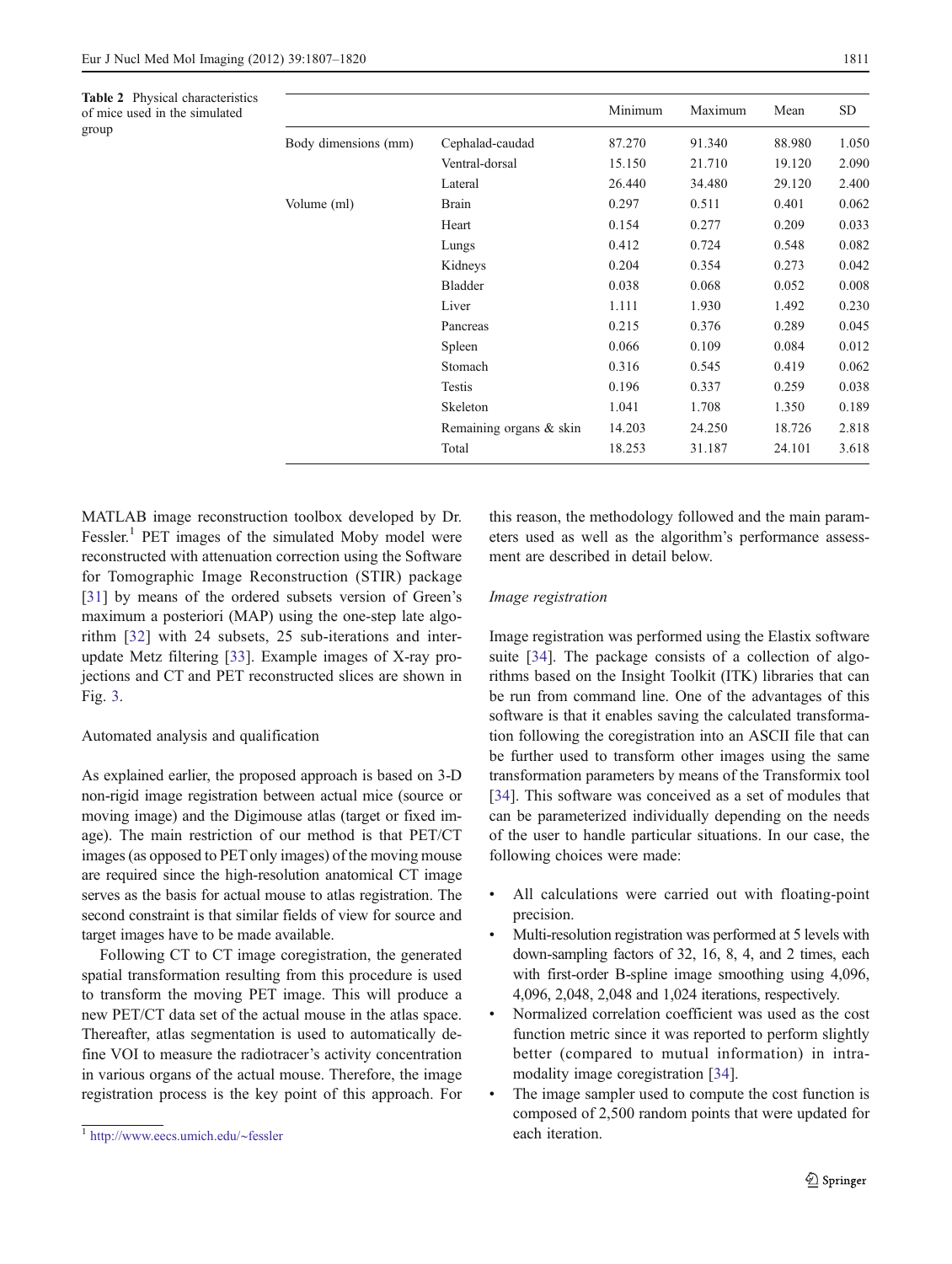<span id="page-5-0"></span>Fig. 3 Coronal views of a voxel-based mouse model generated using the Moby software for simulation of an 18F-FDG study showing from left to right: activity map, attenuation map, segmented image, simulated X-ray projection image, simulated CT image and corresponding simulated PET image



- The adaptive stochastic gradient descent was used as the optimization method to adapt the step size sequence.
- The final interpolation is a third-order B-spline function.

The registration was performed in three steps:

- 1. Affine registration: mainly used to pre-align both CT images to facilitate the task of the non-rigid registration procedure. It is composed of 12 degrees of freedom, 3 for each of the possible transformations: translation, rotation, scaling and shearing.
- 2. B-spline non-rigid registration: applied to obtain a good alignment of CT images in size and shape. This step produces very good results for mouse shapes, but in most cases it does not suffice for internal organs. This transformation step allows an infinite number of degrees of freedom.
- 3. Masked B-spline non-rigid registration: applied to obtain a finer registration of internal organs. This step was added to improve the quality of image registration without spending considerable computational resources outside the mouse surface. We used one unique mask based on the Digimouse atlas shape since, based on previous registration steps, the actual mouse CT image now has the same shape.

Once the three steps are completed, we apply the same transformation parameters to PET images of the same mouse as well as its segmented image to obtain a PET/CT and segmented data set corresponding to the Digimouse space. The performance of the image registration algorithm was assessed using two well-established metrics [\[35](#page-13-0)]:

1. Dice coefficient ( $D_{coeff}$ ) or mean overlap. This is a volume overlap metric which quantifies the intersection between source and target regions divided by their mean volume:

$$
D_{\text{coeff}} = 2 \frac{|S \cap T|}{|S| + |T|} \tag{1}
$$

2 Springer

The Dice coefficient [[36](#page-13-0)] is a special case of kappa statistical coefficient [[37\]](#page-13-0) which can be interpreted as follows:

- Less than  $0.20 \rightarrow$  poor agreement
- $0.20$  to  $0.40 \rightarrow$  fair agreement
- 0.40 to 0.60  $\rightarrow$  moderate agreement
- $\cdot$  0.60 to 0.80  $\rightarrow$  good agreement
- $\cdot$  0.80 to 1.00  $\rightarrow$  excellent agreement
- 2. *Hausdorff distance (HD)*. This is the most frequently used discrepancy measure, which represents the maximum distance one would need to move the boundaries of the source region to completely cover the target region:

$$
HD_{S \to T} = \max_{s \in S} \left\{ \min \{ d(s, t) \} \right\} \tag{2}
$$

where s and t are points inside the source  $(S)$  and the target (T) regions, respectively, and  $d(s,t)$  is the distance between s and t. The measure of the directional Hausdorff distance  $HD_{S\rightarrow T}$  is oriented and in most of the cases is not equal to  $HD_{T\rightarrow S}$ . For this reason, the generalized Hausdorff distance (HD) is defined as:

$$
HD = \max \left\{ \max_{s \in S} \left\{ \min \{d(s, t)\} \right\}, \max_{t \in T} \left\{ \min \{d(t, s)\} \right\} \right\}
$$

$$
= \max \{ HD_{S \to T}, HD_{T \to S} \}
$$
(3)

### PET normalized mean activity measurement

The mean activity concentrations in various regions of the PET images were calculated and normalized to the maximum activity concentration to obtain the normalized mean activities (NMAs). The NMAs from the pre-registered PET images prior to transformation for the seven segmented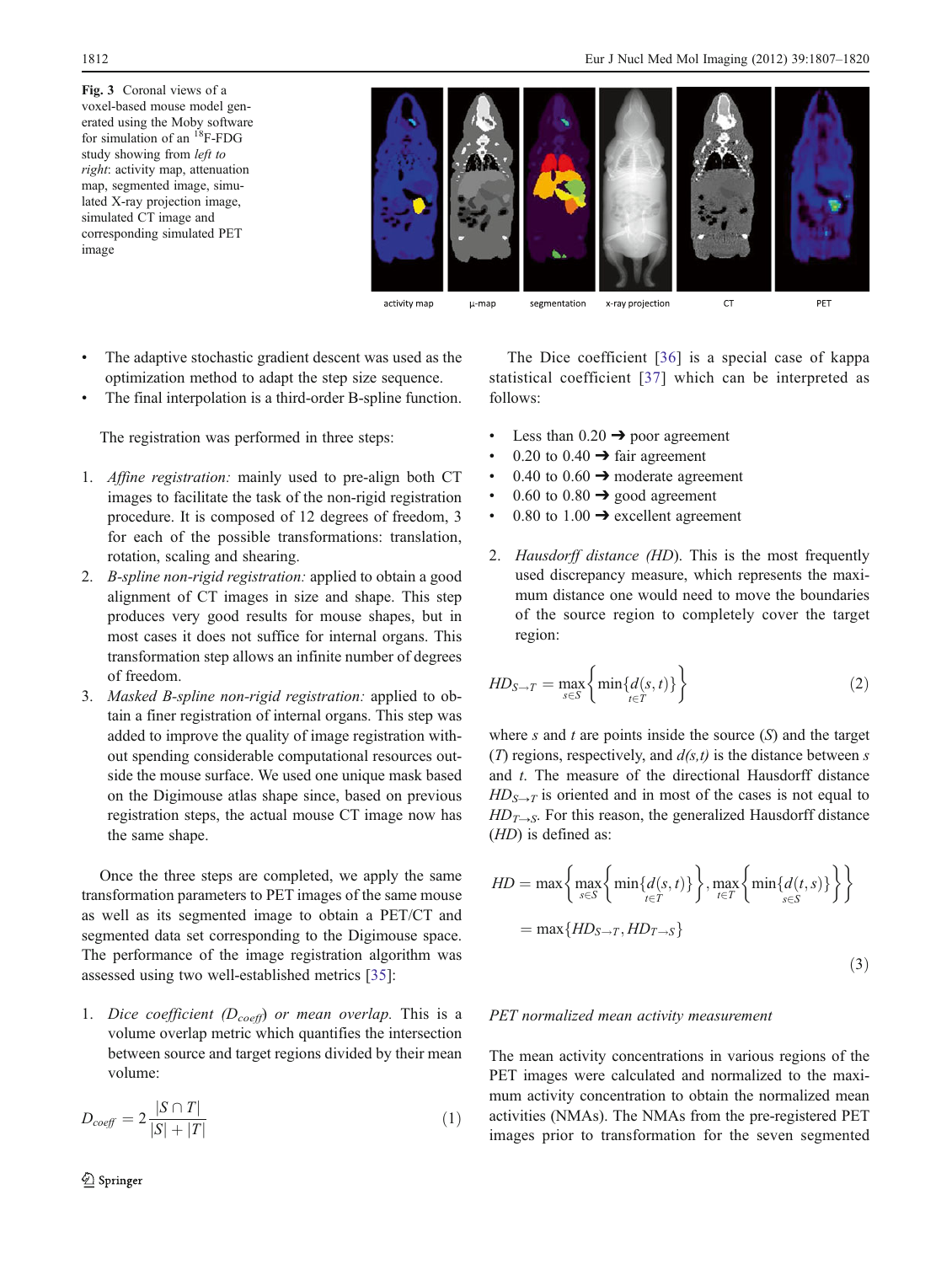<span id="page-6-0"></span>regions were used as reference. The automated PET analysis results are then compared to reference values by calculating the NMAs in the same seven regions based on the original Digimouse segmentation. The relative error between these two NMAs values is also calculated (in %).

# **Results**

The assessment of the accuracy of the image registration algorithm using well-established metrics is important because it will condition the automated activity quantification procedure. To avoid image segmentation bias, we have measured both metrics  $(D_{coeff}$  and HD) using the original Digimouse segmentation and our own segmentation of the Digimouse atlas, similar to the procedure followed for the segmentation of the experimental mouse sample. Statistical analysis performed to compare the means of all the regions using the paired  $t$  test for correlated samples is reported in terms of  $p$  values (0.05 was used as threshold for statistically significant differences). The analysis of the Dice coefficient revealed that the mean  $D_{coeff}$  was significantly improved ( $p$  $\leq$  0.0001) from 0.4557 to 0.5032 using our segmentation of the Digimouse CT image. However, the improvement of mean Hausdorff distance, from 6.33 to 6.16 mm, was not statistically significant ( $p=0.143$ ).

Similar to the procedure followed for assessment of image registration, we have tested if our segmentation of the Digimouse improved the results of the NMA analysis compared to the original Digimouse segmentation. This was performed by comparing the relative difference between quantitative estimates in the original and spatially transformed images using both segmentations of the Digimouse atlas, namely the original segmentation and our own segmentation. The  $t$  test for correlated samples revealed that the slight improvement of the mean relative difference (from 32.1 to 30.9 %) was not statistically significant  $(p=0.214)$ when using our segmentation approach. Considering that only the Dice coefficient is influenced by the segmentation, we hypothesize that both Digimouse segmentations are equivalent and will not bias the results. For this reason, the results shown below are all calculated using the original Digimouse segmentation.

Typical image registration results between experimental mouse studies and the Digimouse atlas are shown in Figs. 4 and [5](#page-7-0) as representative of the best (mouse 4) and worst (mouse 6) cases, respectively, considering the Dice coefficient as metric for assessment.

As discussed earlier, a large variability was expected for the experimental studies given the heterogeneity of the considered sample. To illustrate this variability, Table [3](#page-7-0) summarizes the results for the Dice coefficient and the

Fig. 4 Illustration of the best deformable registration example between the Digimouse and one of the experimental mouse studies (mouse 4) showing: a overlay of the Digimouse atlas onto corresponding CT images, b actual 18F-FDG PET/CT mouse study, c mouse study shown in b with overlay of the segmentation onto CT image (seven organs), d CT to CT registration of the Digimouse and actual mouse study shown in c, e overlay of the transformed segmentation (seven organs) using registration parameters obtained in d onto CT image and f transformed PET/CT study using registration parameters obtained in d

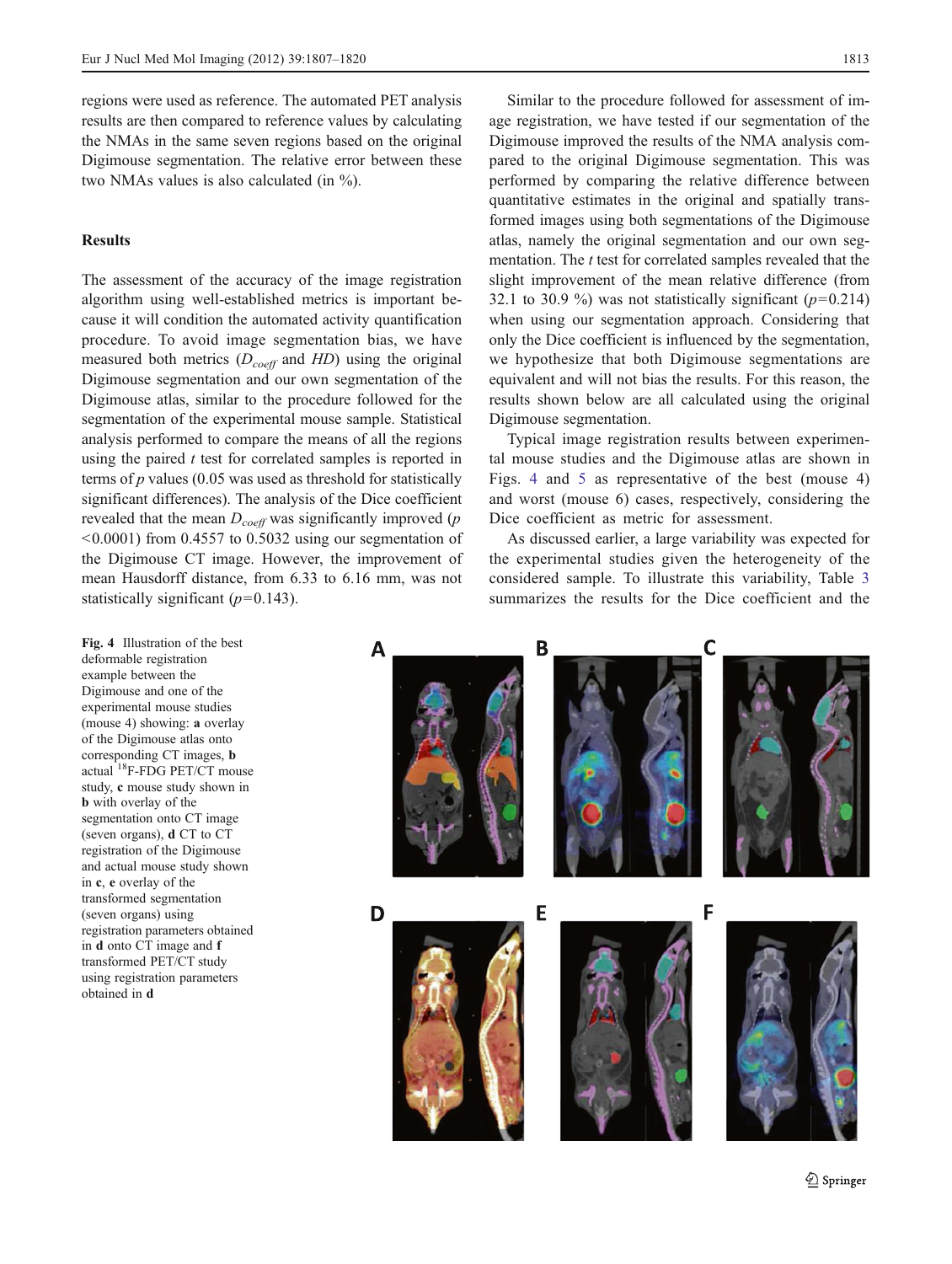<span id="page-7-0"></span>Fig. 5 Same as Fig. [4](#page-6-0) for the worst deformable registration example between the Digimouse and one of the experimental mouse PET/CT studies (mouse 6) acquired using 68Ga-labelled ethylenediaminetetraacetic acid (EDTA)



Hausdorff distance for all segmented regions of the experimental and simulated mice. One should note the large difference among Dice coefficients corresponding to best  $(0.594\pm0.208)$  and worst  $(0.308\pm0.276)$  registration results (Figs. [4](#page-6-0) and 5).

Dice coefficient, Hausdorff distance and normalized mean activity estimates before deformation (prior to image registration) as well as the mean relative difference for the NMAs introduced by the automated quantitative analysis procedure for the seven segmented regions for both experimental and simulated mice studies are shown in Table [4](#page-8-0). Some representative results of these metrics are presented in box-and-whisker plots for different regions corresponding to experimental and simulated mouse studies in Fig. [6.](#page-9-0)

Paired  $t$  test analysis for independent samples was performed to test the null hypothesis that mean values  $(D_{coeff}$ , HD, NMA before transformation and automated NMA relative difference) obtained with the experimental mouse sample is different from the mean value obtained with simulated mice. One can see that statistically significant differences between experimental and simulated samples were found for lungs, bladder and remaining organs & skin regions for Dice coefficient, whereas this was only the case for the brain for Hausdorff distance. With regard to NMA before registration, one can observe that there is evidence of statistically significant differences between experimental and simulated mice activity concentration for kidneys, lungs and remaining organs & skin regions, probably because three different radiotracers were utilized for the experimental mice sample, whereas only FDG was used for simulated studies using the Moby model. Finally, a statistically significant difference is

Table 3 Summary of mouse registration results for the 8 experimental mice and 17 simulated mice studies when using the original Digimouse segmentation

| Mouse        |         | Dice<br>coefficient |           | Hausdorff distance<br>(mm) |           |
|--------------|---------|---------------------|-----------|----------------------------|-----------|
|              |         | Mean                | <b>SD</b> | Mean                       | <b>SD</b> |
| Experimental | Mouse 1 | .457                | .284      | 6.41                       | 3.46      |
|              | Mouse 2 | .430                | .275      | 7.55                       | 5.13      |
|              | Mouse 3 | .489                | .271      | 7.02                       | 5.15      |
|              | Mouse 4 | .594                | .208      | 5.24                       | 3.83      |
|              | Mouse 5 | .527                | .247      | 5.10                       | 2.92      |
|              | Mouse 6 | .308                | .276      | 6.83                       | 2.17      |
|              | Mouse 7 | .473                | .251      | 5.62                       | 2.88      |
|              | Mouse 8 | .332                | .306      | 6.88                       | 1.74      |
| Simulated    | Moby 1  | .445                | .257      | 5.96                       | 2.68      |
|              | Moby 2  | .443                | .261      | 6.04                       | 2.70      |
|              | Moby 3  | .445                | .257      | 5.93                       | 2.65      |
|              | Moby 4  | .455                | .258      | 5.97                       | 2.68      |
|              | Moby 5  | .444                | .259      | 5.95                       | 2.70      |
|              | Moby 6  | .451                | .263      | 5.93                       | 2.75      |
|              | Moby 7  | .453                | .265      | 6.00                       | 2.66      |
|              | Moby 8  | .428                | .268      | 6.25                       | 2.77      |
|              | Moby 9  | .455                | .259      | 5.91                       | 2.68      |
|              | Moby 10 | .459                | .263      | 5.93                       | 2.82      |
|              | Moby 11 | .449                | .261      | 6.11                       | 2.68      |
|              | Moby 12 | .450                | .260      | 5.98                       | 2.76      |
|              | Moby 13 | .451                | .262      | 5.98                       | 2.72      |
|              | Moby 14 | .447                | .262      | 5.95                       | 2.66      |
|              | Moby 15 | .461                | .261      | 5.99                       | 2.74      |
|              | Moby 16 | .447                | .263      | 6.11                       | 2.71      |
|              | Moby 17 | .408                | .263      | 6.49                       | 2.48      |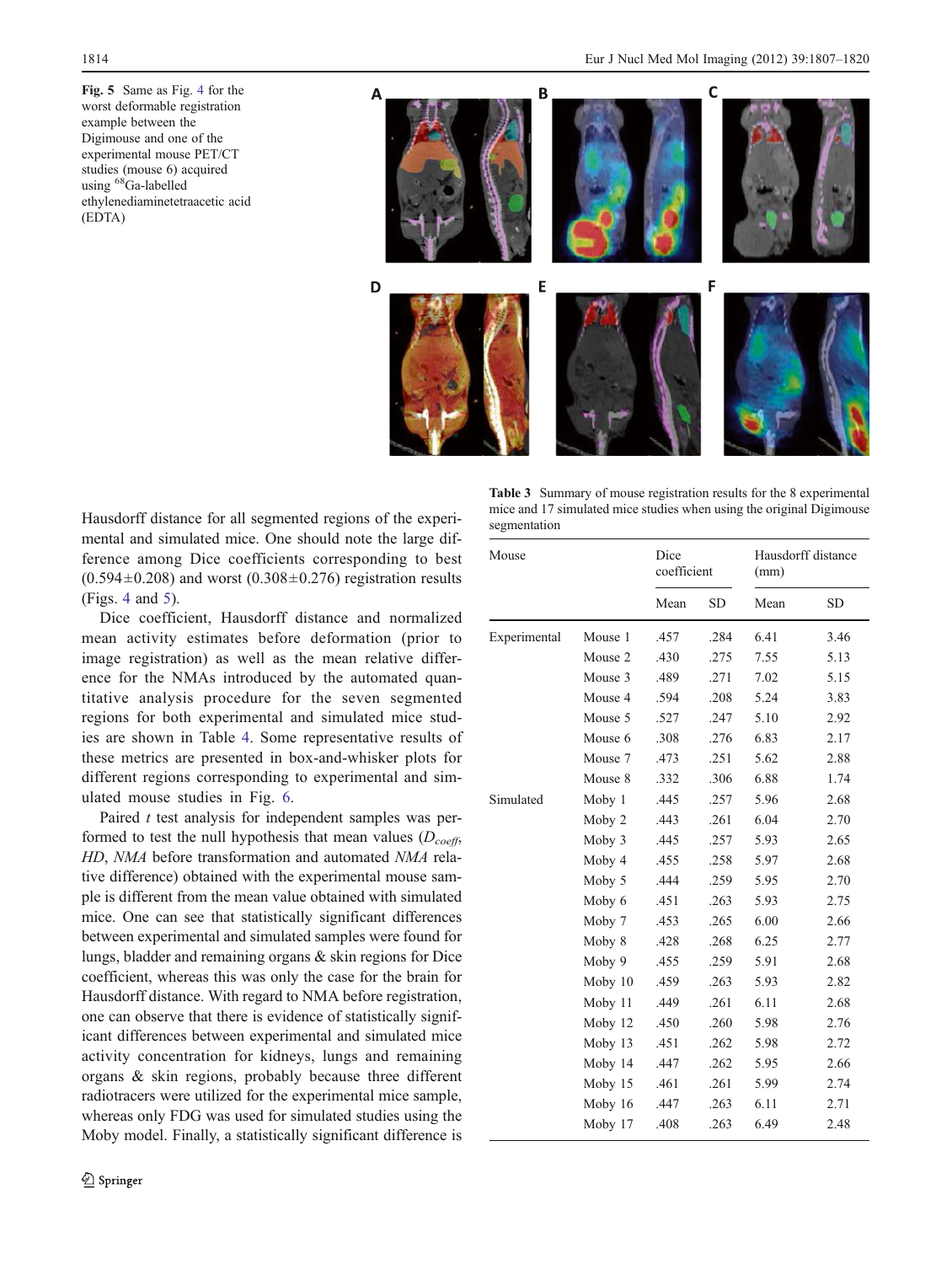<span id="page-8-0"></span>Table 4 Summary of image registration performance metrics and normalized mean activity measurements of original mice (before transformation) and the relative difference between the original and the automated quantification procedure when using the Digimouse segmentation

| Region                    |              | Type of study Dice coefficient |      | Hausdorff distance (mm) |       | Normalized mean activity                           |                    |                                                         |           |                       |          |           |                 |
|---------------------------|--------------|--------------------------------|------|-------------------------|-------|----------------------------------------------------|--------------------|---------------------------------------------------------|-----------|-----------------------|----------|-----------|-----------------|
|                           |              |                                |      |                         |       | Original (before transformation)<br>quantification |                    | Automated quantification<br>relative difference $(\% )$ |           |                       |          |           |                 |
|                           |              | Mean SD                        |      | $p$ value Mean          |       | <b>SD</b>                                          | $p$ value          | Mean                                                    | <b>SD</b> | $p$ value             | Mean     | <b>SD</b> | $p$ value       |
| <b>Brain</b> <sup>a</sup> | Simulated    | .848                           | .008 | 0.081                   | 1.70  | 0.13                                               | 0.029 <sup>c</sup> | 5.07E02                                                 | 1.66E03   | 0.523                 | 1.01     | 1.46      | 0.451           |
|                           | Experimental | .827                           | .018 |                         | 2.57  | 0.64                                               |                    | 4.09E02                                                 | 3.52E02   |                       | 3.75     | 8.08      |                 |
| Heart                     | Simulated    | .536                           | .024 | 0.369                   | 3.34  | 0.47                                               | 0.247              | 3.51E02                                                 | 1.48E03   | 0.827                 | 2.77     | 1.47      | 0.517           |
|                           | Experimental | .485                           | .146 |                         | 3.75  | 0.85                                               |                    | 3.80E02                                                 | 3.58E02   |                       | 19.26    | 67.12     |                 |
| Lungs                     | Simulated    | .548                           | .018 | $0.046^{\circ}$         | 3.76  | 0.08                                               | 0.097              | 4.11E02                                                 | 1.83E03   | $0.049^{\circ}$       | $-1.37$  | 1.00      | 0.378           |
|                           | Experimental | .357                           | .213 |                         | 4.97  | 1.72                                               |                    | 2.12E02                                                 | 2.24E02   |                       | 16.43    | 52.38     |                 |
| Kidneys                   | Simulated    | .455                           | .019 | 0.076                   | 4.01  | 0.30                                               | 0.288              | 1.23E01                                                 | 6.79E03   | $\leq 0.0001^{\circ}$ | $-34.54$ | 1.25      | $0.040^{\circ}$ |
|                           | Experimental | .387                           | .086 |                         | 4.48  | 1.05                                               |                    | 2.44E02                                                 | 1.42E02   |                       | $-8.10$  | 28.20     |                 |
| Bladder                   | Simulated    | .000                           | .000 | $0.045^{\circ}$         | 9.42  | 0.25                                               | 0.051              | 5.22E01                                                 | 2.07E02   | 0.158                 | $-94.35$ | 0.22      | 0.064           |
|                           | Experimental | .185                           | .230 |                         | 6.80  | 2.99                                               |                    | 3.98E01                                                 | 2.13E01   |                       | $-64.57$ | 36.83     |                 |
| Skeleton <sup>a</sup>     | Simulated    | .313                           | .008 | 0.202                   | 9.23  | 0.13                                               | 0.231              | 3.23E02                                                 | 1.23E03   | 0.492                 | 3.70     | 1.37      | 0.179           |
|                           | Experimental | .280                           | .064 |                         | 10.76 | 3.20                                               |                    | 5.25E02                                                 | 7.75E02   |                       | $-3.37$  | 12.88     |                 |
| Remaining                 | Simulated    | .766                           | .004 | $0.005^{\circ}$         | 9.45  | 0.07                                               | 0.927              | 3.82E02                                                 | 1.64E03   | $0.037^{\circ}$       | $-4.83$  | 1.28      | 0.100           |
| organs & skinb            | Experimental | .808                           | .027 |                         | 9.56  | 3.16                                               |                    | 1.79E02                                                 | 2.12E02   |                       | 250.27   | 367.46    |                 |

<sup>a</sup> In three of the eight experimental mouse studies, the brain region is absent and the skeleton region is truncated

 $b$  The definition of the "remaining organs & skin" region is not the same between experimental and simulated mouse studies

 $c^{\text{R}}$  Regions where there are statistically significant differences ( $p$ <0.05) between experimental and simulated sample means

observed only for the kidneys between experimental and simulated mouse sample results.

Based on the foregoing statistical analysis, we can in some cases unify experimental and simulated studies into a unique sample which will be more representative of the performance of the developed automated quantification method. The results of this unified analysis are shown in Table [5](#page-10-0), where two estimates are shown for regions where there is a statistically significant difference between experimental and simulated studies. The 95 % confidence interval was also calculated taking into account the sample size.

A similar approach to the one adopted by Kesner et al. [[5\]](#page-12-0) was used to assess the accuracy of the automated analysis algorithm, which consists in measuring the so-called harvested standardized uptake value (hSUV) that reflects the actual measurement of the activity concentration in dissected organs of the mice. This metric is then correlated through linear regression to VOI-based analysis. The accuracy of the automated quantitative method is evaluated using the correlation coefficient  $(R<sup>2</sup>)$  of this regression.

By analogy, we define the harvested NMA (hNMA) metric as the activity concentration used as input in the voxelized Moby phantom, which is correlated to the activity concentration estimated using the automated analysis technique through linear regression analysis. Table [6](#page-11-0) shows the mean correlation coefficient calculated for all organs for each individual mouse,

whereas Table [7](#page-11-0) shows the mean correlation coefficient calculated with all mice for each individual organ. The results obtained by Kesner et al. [\[5](#page-12-0)] using their semi-automated algorithm are also shown in both tables. It can be seen that the accuracy of our fully automated approach is comparable to that of Kesner et al.'s semi-automated method.

# **Discussion**

Automated quantitative analysis of PET data potentially may play a pivotal role in large-scale clinical trials and longitudinal serial preclinical studies involving the acquisition of a large sample of small animal imaging data. This work proposes and evaluates the performance of an atlasguided automated quantification algorithm using simulated and experimental studies. The performance of the image registration algorithm is the critical issue in our automated quantification approach. In the experimental sample, we noticed a large variability in the results reported for the various metrics evaluated. For example, Dice coefficient results vary between  $0.308$  and  $0.594$  (mean= $0.451$ ) (Table [3\)](#page-7-0). Similar variability was observed for the Hausdorff distance, with values varying from  $5.10$  to  $7.55$  mm (mean= 6.33 mm), with larger regions having larger Hausdorff distances ( $HD_{Heart}$ =0.85 mm;  $HD_{Skeleton}$ =10.76 mm) (Table 4).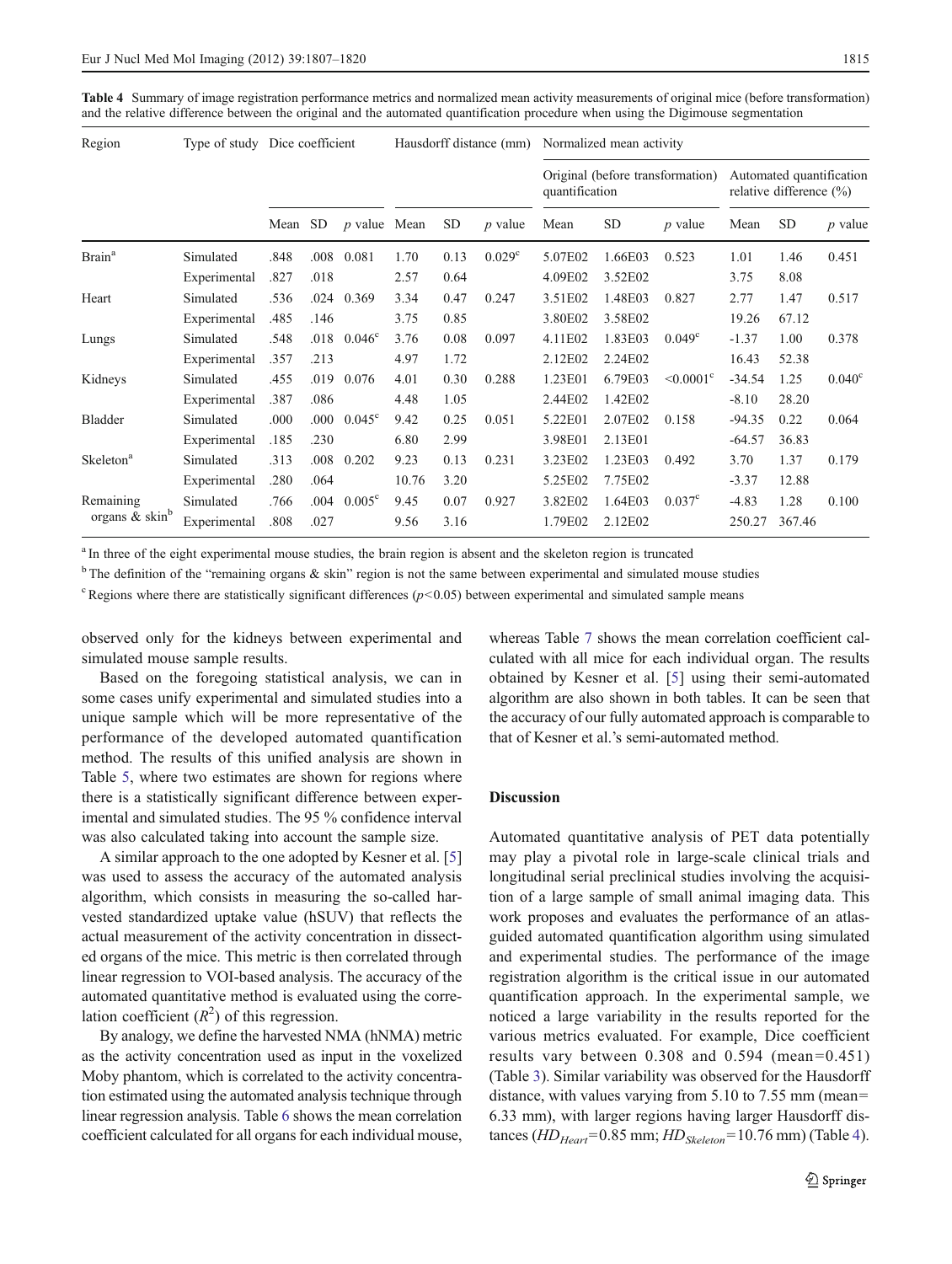<span id="page-9-0"></span>

Fig. 6 Box-and-whisker plots of image registration metrics (DC and HD) and automated quantitative analysis (NMA) results for the 8 experimental and 17 simulated mice studies for the 3 and 8 segmented

regions, respectively. a Dice coefficients, b Hausdorff distance and c normalized mean activity (NMA) relative difference

In contrast to the experimental sample, the performance of image registration was less widely dispersed for the simulated sample, with a dispersion of Dice coefficients between 0.408 and 0.461 but with a mean (0.447) close to the one achieved for the experimental sample. The same trend was observed for the Hausdorff distance metric (min. $=5.91$  mm; max. $=6.49$  mm; mean $=6.03$  mm). The most probable reason for the difference in dispersion of results is the presence of very large morphological deformations on the experimental mice owing to the presence of tumour xenografts. Nevertheless, one can observe that, in the overall sample composed of simulated and experimental mice, a final moderate agreement was reached regarding the performance of the image registration procedure  $(D_{\text{coeff}}=0.448)$ , with a mean mismatch of approximately 6 mm.

The analysis of the image registration procedure on a region-by-region basis (Table [4\)](#page-8-0) reveals again that the algorithm performs better when using simulated compared to experimental mice owing to the presence of tumour xenografts, except for the bladder and to a smaller extent remaining organs & skin, where Dice coefficients of experimental mice are higher than those of simulated mice. One can also see that the brain and remaining organs & skin regions registration show good to excellent agreement  $(D_{coeff} >$ 0.76) for both experimental and simulated samples. Poor agreement was obtained for time varying organs such as the bladder owing to periodic filling and emptying (for experimental and simulated mice) and small structures such as the pancreas (for the simulated sample) (Table [5\)](#page-10-0). A fair to good agreement was found for the other regions  $(0.289 \le D_{coeff})$  $\leq 0.657$ ).

The statistical analysis revealed that, in most of the cases, experimental and simulated samples can be combined to obtain a unified larger sample with a higher statistical power. Some exceptions with respect to Dice coefficient are the lungs, likely because of the presence of some poorly aligned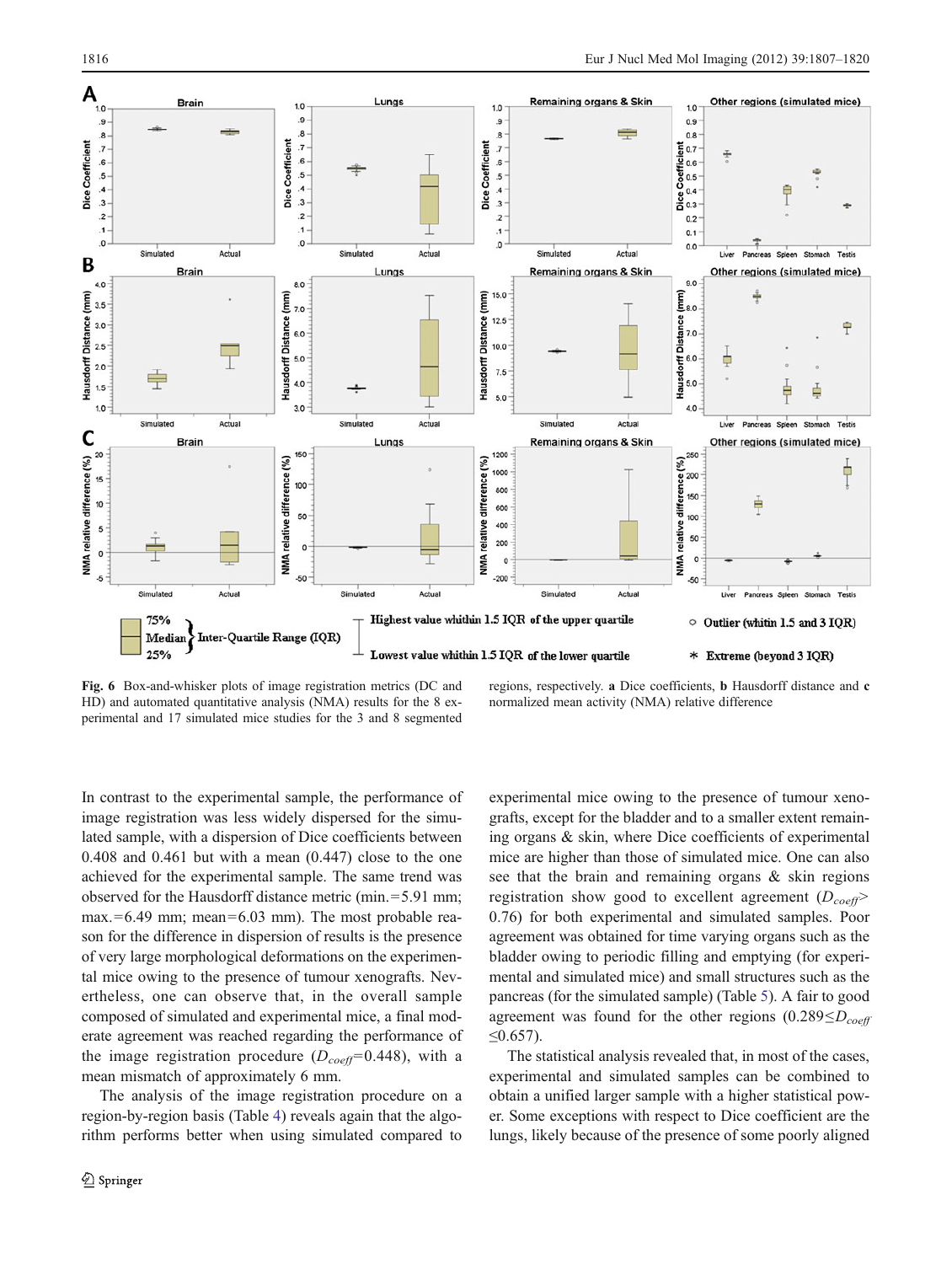<span id="page-10-0"></span>Table 5 Summary of the pooled performance evaluation of the automated coregistration procedure and quantitative analysis of PET data using the 95 % confidence interval

| Region                               | Dice coefficient                                             | Hausdorff distance (mm)                                      | Normalized mean activity                                 |                                                     |
|--------------------------------------|--------------------------------------------------------------|--------------------------------------------------------------|----------------------------------------------------------|-----------------------------------------------------|
|                                      |                                                              |                                                              | Unmodified manual<br>quantification                      | Automated quantification<br>relative difference (%) |
| Brain <sup>a</sup>                   | $.844 \pm .006$                                              | $1.70 \pm 0.07$ <sup>c</sup><br>$2.57 \pm 0.79$ <sup>d</sup> | $4.85E02 \pm 0.71E02$                                    | $1.63 \pm 1.74$                                     |
| Heart                                | $.520 \pm .035$                                              | $3.47 \pm 0.25$                                              | $3.60E02 \pm 0.80E02$                                    | $8.04 \pm 15.29$                                    |
| Lungs                                | $.548 \pm .009^c$<br>$.357 \pm .178$ <sup>d</sup>            | $4.14 \pm 0.45$                                              | $4.11E02 \pm 0.08E02^{\circ}$<br>$2.12E02 \pm 1.86E02^d$ | $4.33 \pm 12.17$                                    |
| Kidneys                              | $.433 \pm .024$                                              | $4.16 \pm 0.27$                                              | $1.23E01 \pm 0.34E02^c$                                  | $-34.52 \pm 0.64$ <sup>c</sup>                      |
|                                      |                                                              |                                                              | $2.44E02 \pm 1.18E02^d$                                  | $-8.10 \pm 23.53$ <sup>d</sup>                      |
| Bladder                              | $.000 \pm .000$ <sup>c</sup><br>$.185 \pm .192$ <sup>d</sup> | $8.58 \pm 0.84$                                              | $4.82E01 \pm 0.54E01$                                    | $-84.82 \pm 10.06$                                  |
| Skeleton <sup>a</sup>                | $.302 \pm .016$                                              | $9.72 \pm 0.77$                                              | $3.87E02 \pm 1.77E02$                                    | $1.44 \pm 3.22$                                     |
| Remaining organs & skin <sup>b</sup> | $.766 \pm .002$ <sup>c</sup><br>$.808 \pm .022$ <sup>d</sup> | $9.49 \pm 0.70$                                              | $3.87E02 \pm 0.08E02^c$<br>$1.79E02 \pm 1.77E02^d$       | 76.80±95.86                                         |
| Liver                                | $.657 \pm .009$                                              | $5.97 \pm 0.15$                                              | $5.23E02 \pm 0.11E02$                                    | $6.12 \pm 0.60$                                     |
| Pancreas                             | $.036 \pm .006$                                              | $8.49 \pm 0.06$                                              | $1.89E02 \pm 0.04E02$                                    | $-129.80 \pm 5.75$                                  |
| Spleen                               | $.387 \pm .029$                                              | $4.84 \pm 0.28$                                              | $4.93E02 \pm 0.13E02$                                    | $8.17 \pm 1.23$                                     |
| Stomach                              | $.524 \pm .016$                                              | $4.82 \pm 0.31$                                              | $3.65E02 \pm 0.08E02$                                    | $-5.37 \pm 1.06$                                    |
| Testis                               | $.289 \pm .005$                                              | $7.30 \pm 0.06$                                              | $3.60E02 \pm 0.06E02$                                    | $-208.50 \pm 10.05$                                 |

<sup>a</sup> In three of the eight experimental mouse studies, the brain region is absent and the skeleton region is truncated

 $b$  The definition of the "remaining organs & skin" region is not the same between actual and simulated mouse

c Simulated mice mean values with 95 % confidence interval

<sup>d</sup> Experimental mice mean values with 95 % confidence interval

cases, since the median shown in Fig. [6](#page-9-0) ( $D_{\text{coeff}}$ =0.420) is much closer to the simulated mice results. The second exception is the bladder region, though this was expected owing to the poor performance of the image registration procedure for this organ. The last exception applies to remaining organs & skin region, which presents a good to excellent agreement and where the difference in the image registration results is influenced by the way the regions of interest are defined. It should be noted that in the experimental mouse segmentation remaining organs & skin include liver, pancreas, spleen, stomach and testis regions, owing to the low soft tissue contrast, while in the simulated mouse these consist of independent regions. The only exception with respect to the Hausdorff distance is surprisingly the brain region.

Several studies have reported on various algorithms implementing deformable image registration of actual mice to an atlas. For instance, the method proposed by Baiker et al. [[38](#page-13-0)] is based on manual extraction of the skeleton and lung from source and target mice to be registered with a hierarchical realistic model of the skeletal joint movement. This method achieved Dice coefficients comparable to those reported in this work for kidneys (0.48), liver (0.62) and heart (0.50) regions. Worse results were obtained for the brain (0.75), whereas better results were achieved for the lungs (0.65) and skeleton (0.5). The most remarkable result achieved is the skin correspondence (maximum mismatch below 3.5 mm) from mice that are in different positions. Wang et al. [\[39](#page-13-0), [40\]](#page-13-0) performed image registration of mouse CT images with the Moby phantom, Digimouse atlas and their own statistical atlas constructed using microCT images of 45 mice. The registration is performed only for the torso by manually segmenting high-contrast organs to be registered; low-contrast organ positions are estimated from this transformation. Dice coefficients corresponding to this method are particularly high following registration with the authors' statistical atlas  $(D_{\text{coeff}} > 0.70$  except for the spleen,  $D_{\text{coeff}} \approx 0.45$ ). However, when the registration is performed with the Digimouse atlas, the performance is similar to that achieved in this work for low-contrast organs such as the liver (0.68), spleen (0.38) and kidneys (left kidney≈ 0.39, right kidney≈0.61), while better results were achieved for high-contrast organs such as the lungs (0.75) and heart (0.68).

When analysing the performance of automated activity quantification, one can see that, similar to the image registration procedure, lower relative errors were obtained for the simulated sample except for the bladder, where the results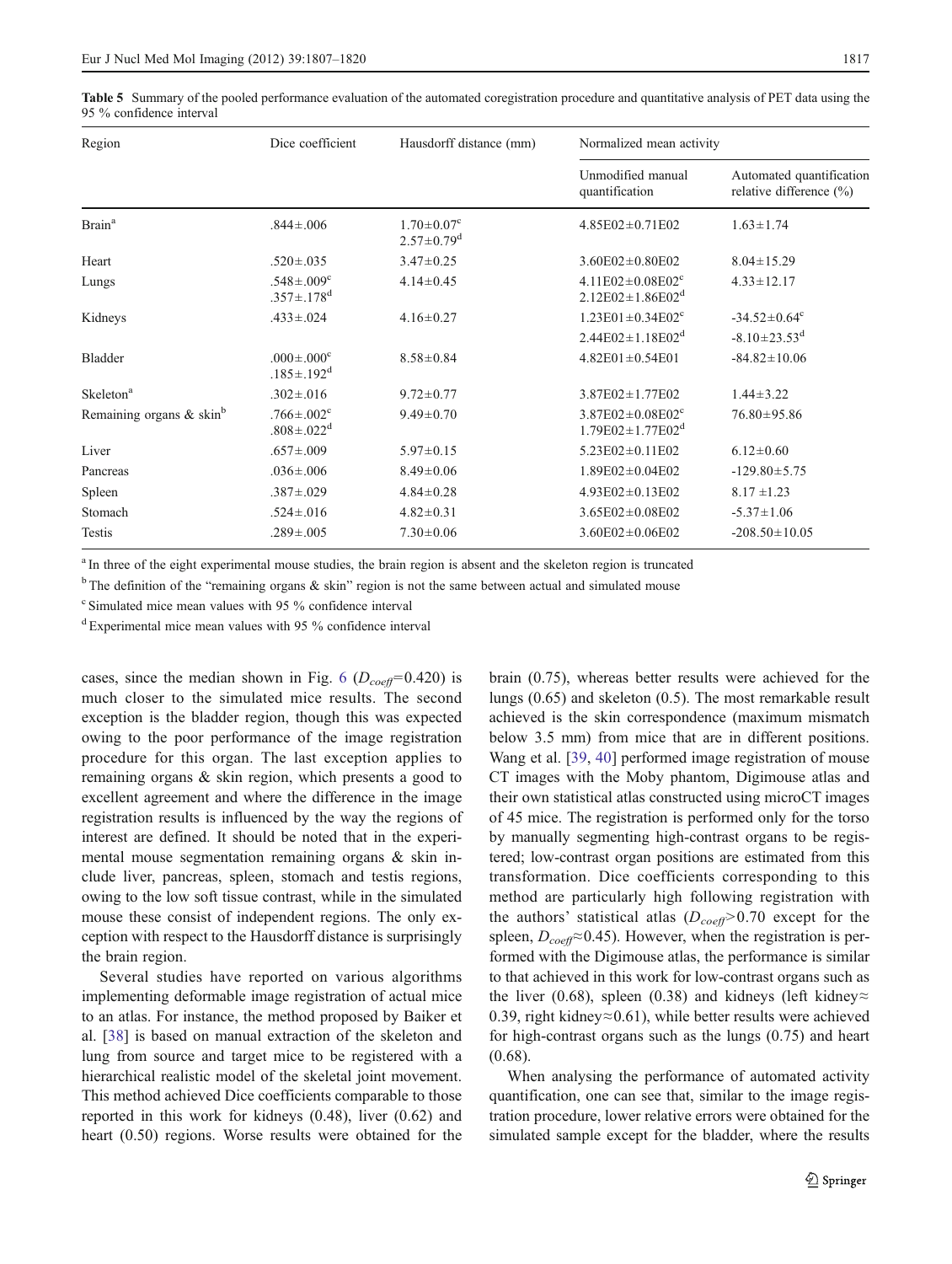<span id="page-11-0"></span>**Table 6** Correlation coefficients  $(R^2)$  resulting from linear regression analysis between actual (harvested) and PET-derived activity concentration for simulated studies. The results obtained by Kesner et al. [\[5](#page-12-0)] for experimental studies using manual and semi-automated software approaches are also shown

| Automated (this work) |                   | Semi-automated Kesner et al. [5] |                   |                   |  |  |
|-----------------------|-------------------|----------------------------------|-------------------|-------------------|--|--|
|                       |                   |                                  | Software          | Manual            |  |  |
| Moby 1                | 0.954             | Mouse 1                          | 0.943             | 0.083             |  |  |
| Moby 2                | 0.961             | Mouse 2                          | 0.957             | 0.973             |  |  |
| Moby 3                | 0.950             | Mouse 3                          | 0.947             | 0.956             |  |  |
| Moby 4                | 0.952             | Mouse 4                          | 0.893             | 0.825             |  |  |
| Moby 5                | 0.965             | Mouse 5                          | 0.908             | 0.560             |  |  |
| Moby 6                | 0.800             | Mouse 6                          | 0.999             | 0.276             |  |  |
| Moby 7                | 0.797             | Mouse 7                          | 0.934             | 0.915             |  |  |
| Moby 8                | 0.879             | Mouse 8                          | 0.483             | 0.424             |  |  |
| Moby 9                | 0.764             | Mouse 9                          | 0.996             | 0.992             |  |  |
| Moby 10               | 0.961             |                                  |                   |                   |  |  |
| Moby 11               | 0.767             |                                  |                   |                   |  |  |
| Moby 12               | 0.832             |                                  |                   |                   |  |  |
| Moby 13               | 0.842             |                                  |                   |                   |  |  |
| Moby 14               | 0.749             |                                  |                   |                   |  |  |
| Moby 15               | 0.890             |                                  |                   |                   |  |  |
| Moby 16               | 0.796             |                                  |                   |                   |  |  |
| Moby 17               | 0.749             |                                  |                   |                   |  |  |
| Mean $\pm$ SD         | $0.859 \pm 0.084$ |                                  | $0.896 \pm 0.159$ | $0.667 \pm 0.341$ |  |  |

reflect poor image registration. The same observations were made for the kidneys, probably because of the relatively high activity concentration for the simulated sample, where a small mismatch might result in a non-negligible reduction in the estimated activity concentration due to the small size of the region. Considering the statistical analysis results of the two samples, one can see that a statistically significant difference in the relative error was obtained only for the kidneys. Therefore, all remaining regions can be analysed as a pooled sample. Table [5](#page-10-0) shows that in 7 of the 12 analysed regions the relative error of the automated quantification procedure is below 9 %. In particular, the relative error for the brain, lungs and skeleton is below 5 %. The kidneys' activity concentration estimation error was estimated to be around 20 %, while larger errors were obtained for other regions owing to poor image registration, except remaining organs & skin" region, where an excellent image registration was achieved but with a correspondingly large relative error in terms of tracer uptake quantification (76.8 %). This result is highly influenced by large errors (∼250 %) associated with three experimental studies owing to the presence of tumour xenografts, where the tracer is taken up by one leg belonging to remaining organs & skin region. When deformable registration handles this large deformation, it significantly changes the shape and reduces the volume of the

lesions, thus introducing a large difference in tracer uptake estimation. This also explains the high standard deviation in the NMA metric for this region (367 %), since it reflects the analysis of three mouse studies presenting with large distorting tumour xenografts while the remaining five mouse studies present a mean relative error of 20.1 % (SD of 25.7 %).

The comparison of the proposed automated quantification method results with those of Kesner et al. [[5\]](#page-12-0) shows that similar performance could be achieved using both methods (Tables 6 and 7). The main strength of our fully automated approach is that only minor preprocessing of the images is required to select the same field of view, while most other approaches rely on partially segmented images and/or the use of external fiducial markers.

## Conclusion

We propose a novel atlas-guided approach for automated quantification of small animal PET studies. To this end, preprocessing for adaptation of PET/CT images of the actual mouse study and atlas fields of view is required. Automated quantification is achieved through 3-D image registration between CT images of the actual mouse and the Digimouse atlas. The transformations achieving this are afterwards applied to corresponding PET images to put them in the Digimouse image space. The Digimouse segmentation is used to define the regions of interest for quantitative analysis.

The method proved to provide similar performance compared to other proposed techniques requiring user intervention [\[5](#page-12-0), [39,](#page-13-0) [40\]](#page-13-0). Normalized mean activity estimation was

**Table 7** Correlation coefficients  $(R^2)$  resulting from linear regression analysis between actual (harvested) and PET-derived activity concentration for different regions of simulated mouse studies. The results obtained by Kesner et al. [[5](#page-12-0)] for experimental studies using manual and semi-automated software approaches are also shown

|               | Automated (this work) | Semi-automated Kesner et al. [5] |        |  |
|---------------|-----------------------|----------------------------------|--------|--|
|               |                       | Software                         | Manual |  |
| Heart         | 0.526                 | 0.579                            | 0.358  |  |
| <b>Brain</b>  | 0.309                 | 0.331                            | 0.237  |  |
| Lung          | 0.677                 | 0.799                            | 0.303  |  |
| Liver         | 0.489                 | 0.589                            | 0.192  |  |
| Spleen        | 0.229                 | 0.038                            | 0.193  |  |
| Kidneys       | 0.584                 | 0.636                            | 0.513  |  |
| Stomach       | 0.432                 | NA.                              | NA.    |  |
| Skin          | 0.490                 | NA                               | NA     |  |
| Skeleton      | 0.299                 | NA.                              | NA     |  |
| Pancreas      | 0.441                 | NA.                              | NA.    |  |
| <b>Testis</b> | 0.033                 | NA                               | NA     |  |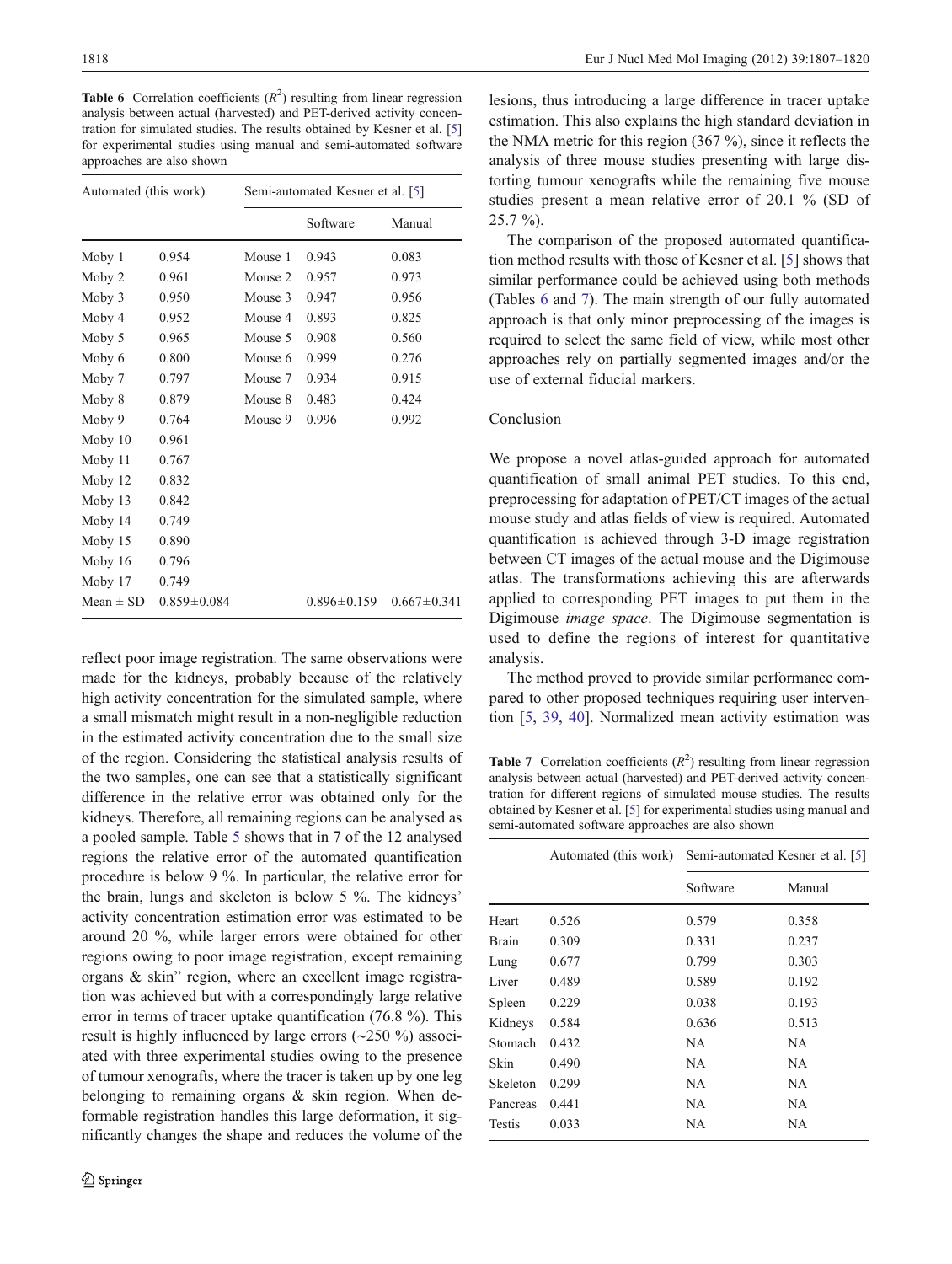<span id="page-12-0"></span>preserved between reference and automated measures in most of the regions considered, with relative errors below 10 %. The only regions resulting in higher relative errors are those corresponding to small organs presenting a large variability among mice such as the testicles, bladder, kidneys and pancreas. This can also be explained by physiological respiratory motion, cardiac motion and periodic filling and emptying of the bladder. This was, however, expected from image registration assessment results. Further refinement of the latter procedure is underway.

Acknowledgments This work was supported by the Swiss National Science Foundation under grants SNSF 31003A-135576 and 31003A-125246, Geneva Cancer League and the Indo-Swiss Joint Research Programme ISJRP 138866. The authors would like to thank Dr. D. Stout (Crump Institute at UCLA) and Dr. P. Razifar (Applied Sciences Laboratory at Uppsala) for providing some of the data sets used in this work.

Open Access This article is distributed under the terms of the Creative Commons Attribution License which permits any use, distribution, and reproduction in any medium, provided the original author(s) and the source are credited.

#### References

- 1. Zaidi H, editor. Quantitative analysis in nuclear medicine imaging. New York: Springer; 2006.
- 2. Gambhir SS. Molecular imaging of cancer with positron emission tomography. Nat Rev Cancer 2002;2:683–93.
- 3. Casteels C, Vermaelen P, Nuyts J, Van Der Linden A, Baekelandt V, Mortelmans L, et al. Construction and evaluation of multitracer small-animal PET probabilistic atlases for voxel-based functional mapping of the rat brain. J Nucl Med 2006;47:1858–66.
- 4. Rubins DJ, Melega WP, Lacan G, Way B, Plenevaux A, Luxen A, et al. Development and evaluation of an automated atlas-based image analysis method for microPET studies of the rat brain. Neuroimage 2003;20:2100–18.
- 5. Kesner AL, Dahlbom M, Huang SC, Hsueh WA, Pio BS, Czernin J, et al. Semiautomated analysis of small-animal PET data. J Nucl Med 2006;47:1181–6.
- 6. Segars WP, Tsui BM, Frey EC, Johnson GA, Berr SS. Development of a 4-D digital mouse phantom for molecular imaging research. Mol Imaging Biol 2004;6:149–59.
- 7. Dogdas B, Stout D, Chatziioannou AF, Leahy RM. Digimouse: a 3D whole body mouse atlas from CT and cryosection data. Phys Med Biol 2007;52:577–87.
- 8. Taschereau R, Chow PL, Chatziioannou AF. Monte Carlo simulations of dose from microCT imaging procedures in a realistic mouse phantom. Med Phys 2006;33:216–24.
- 9. Stabin MG, Peterson TE, Holburn GE, Emmons MA. Voxel-based mouse and rat models for internal dose calculations. J Nucl Med 2006;47:655–9.
- 10. Wu L, Zhang G, Luo Q, Liu Q. An image-based rat model for Monte Carlo organ dose calculations. Med Phys 2008;35:3759–64.
- 11. Zaidi H, Xu XG. Computational anthropomorphic models of the human anatomy: the path to realistic Monte Carlo modeling in radiological sciences. Annu Rev Biomed Eng 2007;9:471–500.
- 12. Maintz JB, Viergever MA. A survey of medical image registration. Med Image Anal 1998;2:1–36.
- 13. Pluim JP, Maintz JB, Viergever MA. Mutual-information-based registration of medical images: a survey. IEEE Trans Med Imaging 2003;22:986–1004.
- 14. Cross DJ, Minoshima S, Nishimura S, Noda A, Tsukada H, Kuhl DE. Three-dimensional stereotactic surface projection analysis of macaque brain PET: development and initial applications. J Nucl Med 2000;41:1879–87.
- 15. Shimada Y, Uemura K, Ardekani BA, Nagaoka T, Ishiwata K, Toyama H, et al. Application of PET-MRI registration techniques to cat brain imaging. J Neurosci Methods 2000;101:1–7.
- 16. Vaquero JJ, Desco M, Pascau J, Santos A, Lee I, Seidel J, et al. PET, CT, and MR image registration of the rat brain and skull. IEEE Trans Nucl Sci 2001;48:1440–5.
- 17. Humm JL, Ballon D, Hu YC, Ruan S, Chui C, Tulipano PK, et al. A stereotactic method for the three-dimensional registration of multi-modality biologic images in animals: NMR, PET, histology, and autoradiography. Med Phys 2003;30:2303–14.
- 18. Jan M-L, Chuang K-S, Chen G-W, Ni Y-C, Chen S, Chang C-H, et al. A three-dimensional registration method for automated fusion of micro PET-CT-SPECT whole-body images. IEEE Trans Med Imaging 2005;24:886–93.
- 19. Fei B, Wang H, Muzic J, Raymond F, Flask C, Wilson DL, et al. Deformable and rigid registration of MRI and microPET images for photodynamic therapy of cancer in mice. Med Phys 2006;33:753–60.
- 20. Deroose CM, De A, Loening AM, Chow PL, Ray P, Chatziioannou AF, et al. Multimodality imaging of tumor xenografts and metastases in mice with combined small-animal PET, smallanimal CT, and bioluminescence imaging. J Nucl Med 2007;48:295–303.
- 21. Beattie BJ, Förster GJ, Govantes R, Le CH, Longo VA, Zanzonico PB, et al. Multimodality registration without a dedicated multimodality scanner. Mol Imaging 2007;6:108–20.
- 22. Pascau J, Gispert JD, Michaelides M, Thanos PK, Volkow ND, Vaquero JJ, et al. Automated method for small-animal PET image registration with intrinsic validation. Mol Imaging Biol 2009;11:107–13.
- 23. Chow PL, Stout DB, Komisopoulou E, Chatziioannou AF. A method of image registration for small animal, multi-modality imaging. Phys Med Biol 2006;51:379–90.
- 24. Slomka PJ. Software approach to merging molecular with anatomic information. J Nucl Med 2004;45 Suppl 1:36S–45.
- 25. Zanzonico PB. Broad-spectrum multi-modality image registration: from PET, CT, and MRI to autoradiography, microscopy, and beyond. Conf Proc IEEE Eng Med Biol Soc 2006;1:1584–8.
- 26. Prasad R, Ratib O, Zaidi H. Performance evaluation of the FLEX Triumph™ X-PET scanner using the National Electrical Manufacturers Association NU-4 standards. J Nucl Med 2010;51:1608–15.
- 27. Yushkevich PA, Piven J, Hazlett HC, Smith RG, Ho S, Gee JC, et al. User-guided 3D active contour segmentation of anatomical structures: significantly improved efficiency and reliability. Neuroimage 2006;31:1116–28.
- 28. Segars WP, Mahesh M, Beck TJ, Frey EC, Tsui BMW. Realistic CT simulation using the 4D XCAT phantom. Med Phys 2008;35:3800–8.
- 29. Gutierrez D, Zaidi H. Assessment of scatter for the micro-CT subsystem of the trimodality FLEX Triumph preclinical scanner. Med Phys 2011;38:4154–65.
- 30. Feldkamp LA, Davis LC, Kress JW. Practical cone-beam algorithm. J Opt Soc Am A 1984;1:612–9.
- 31. Thielemans K, Tsoumpas C, Mustafovic S, Beisel T, Aguiar P, Dikaios N, et al. STIR: software for tomographic image reconstruction release 2. Phys Med Biol 2012;57:867–83.
- 32. Green PJ. Bayesian reconstructions from emission tomography data using a modified EM algorithm. IEEE Trans Med Imaging 1990;9:84–93.